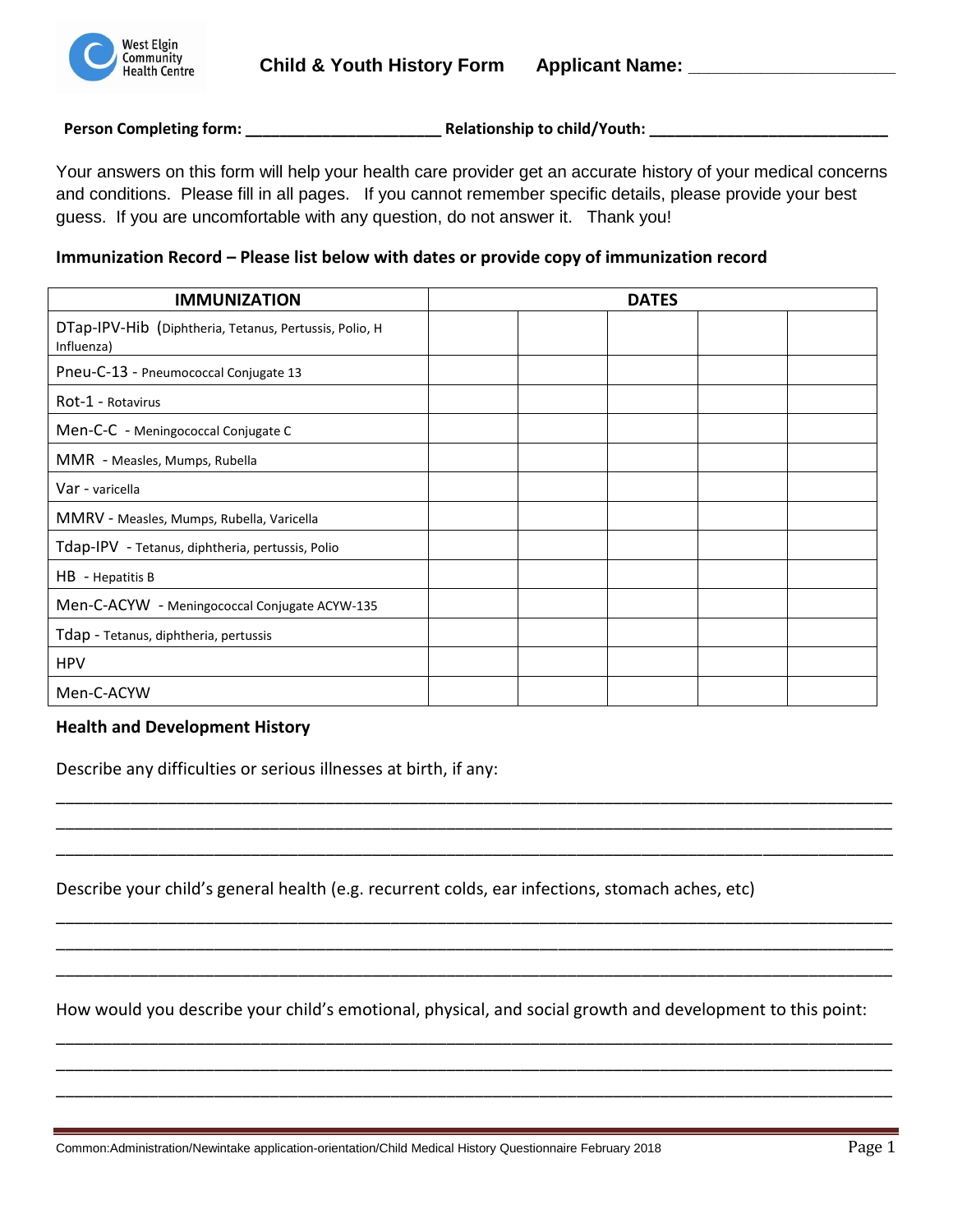| <b>West Elgin</b><br>Community<br><b>Health Centre</b>                       |                                                                                                          |                  |             |                      |
|------------------------------------------------------------------------------|----------------------------------------------------------------------------------------------------------|------------------|-------------|----------------------|
|                                                                              | Are there presently any serious medical problems (circle)? $\Box$ NO $\Box$ YES If yes, list & describe: |                  |             |                      |
|                                                                              |                                                                                                          |                  |             |                      |
|                                                                              |                                                                                                          |                  |             |                      |
|                                                                              |                                                                                                          |                  |             |                      |
|                                                                              | Is the child involved with any other specialist/service (CAS) /counselor? Please list below.             |                  |             |                      |
|                                                                              |                                                                                                          |                  |             |                      |
|                                                                              |                                                                                                          |                  |             |                      |
|                                                                              |                                                                                                          |                  |             |                      |
|                                                                              |                                                                                                          |                  |             |                      |
|                                                                              |                                                                                                          |                  |             |                      |
|                                                                              |                                                                                                          |                  |             |                      |
|                                                                              |                                                                                                          |                  |             |                      |
|                                                                              |                                                                                                          |                  |             |                      |
|                                                                              |                                                                                                          |                  |             |                      |
| Medication                                                                   | Dose (e.g. mg/pill) $# times/day$                                                                        |                  |             | Why taking?          |
|                                                                              |                                                                                                          |                  |             |                      |
|                                                                              |                                                                                                          |                  |             |                      |
|                                                                              |                                                                                                          |                  |             |                      |
|                                                                              |                                                                                                          |                  |             |                      |
|                                                                              |                                                                                                          |                  |             |                      |
| Allergies to foods, medications, contact allergies, etc. - circle? $\Box$ NO |                                                                                                          |                  | <b>TYES</b> | If yes, please list: |
| Allergen                                                                     |                                                                                                          | Type of Reaction |             |                      |
|                                                                              |                                                                                                          |                  |             |                      |
|                                                                              |                                                                                                          |                  |             |                      |
|                                                                              |                                                                                                          |                  |             |                      |

Common:Administration/Newintake application-orientation/Child Medical History Questionnaire February 2018

÷,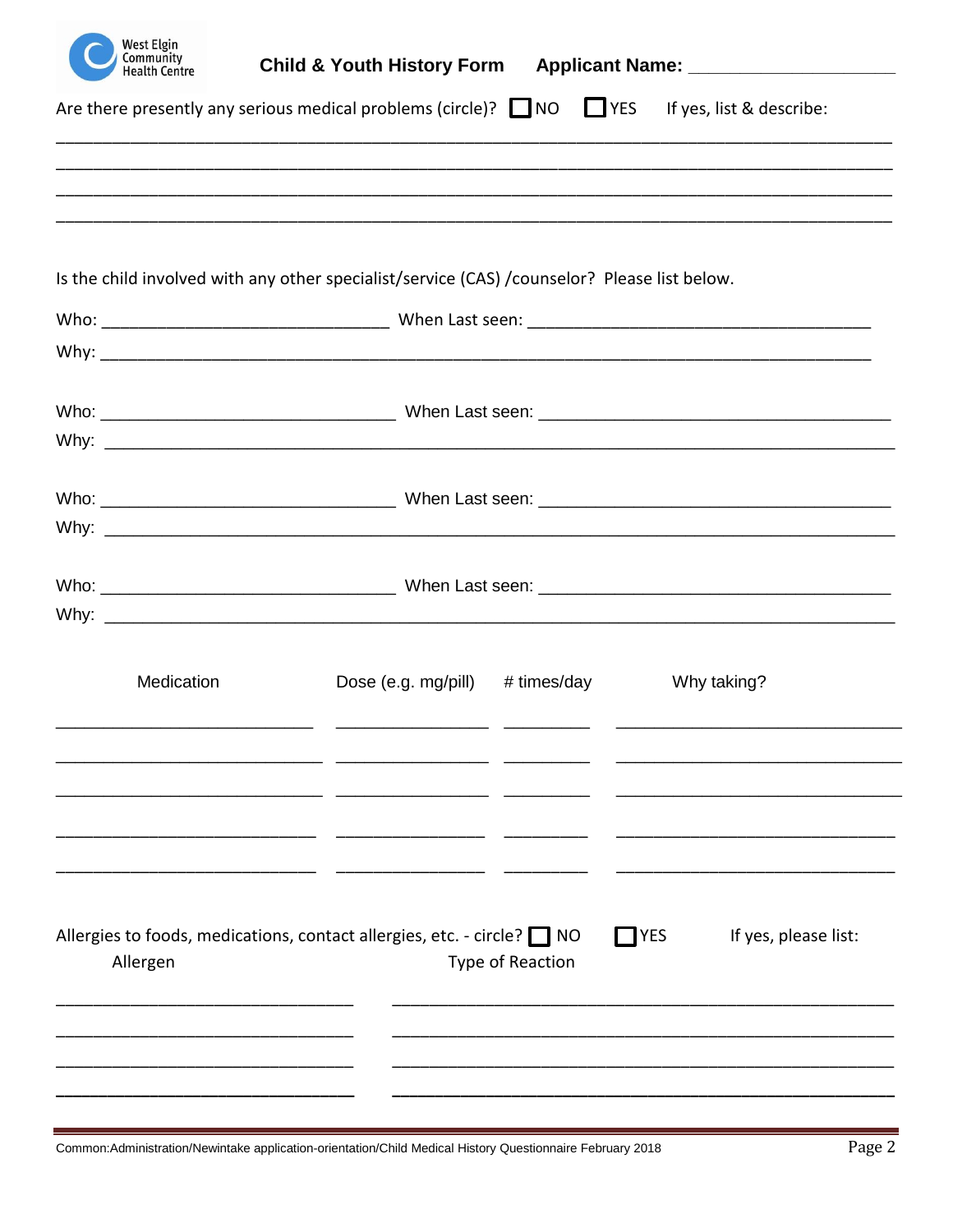

| <b>Tobacco Use:</b>                                                  | Exercise:                                                                                                                                                                                                                      |  |  |  |
|----------------------------------------------------------------------|--------------------------------------------------------------------------------------------------------------------------------------------------------------------------------------------------------------------------------|--|--|--|
| Has child ever smoked cigarettes: $\Box$ No $\Box$ Yes               | Does child exercise regularly? Yes<br>No.                                                                                                                                                                                      |  |  |  |
| Still smoking? $\Box$ No $\Box$ Yes                                  | What kind of exercise?                                                                                                                                                                                                         |  |  |  |
| If child smoked and has quit, list quit date: _________              |                                                                                                                                                                                                                                |  |  |  |
| If quit, how many years did child smoke: _______                     |                                                                                                                                                                                                                                |  |  |  |
| If quit, # packs/day did child smoke: _______                        | How long does child exercise (minutes) _______                                                                                                                                                                                 |  |  |  |
| <b>Current Smoker:</b> Packs/day ________ # of years __              | How Often? The contract of the contract of the contract of the contract of the contract of the contract of the contract of the contract of the contract of the contract of the contract of the contract of the contract of the |  |  |  |
| <b>Alcohol Use:</b>                                                  | <b>Diet:</b> How would you rate child's nutrition?                                                                                                                                                                             |  |  |  |
| Does child drink alcohol? No Yes                                     | Fair<br>Poor<br>Good                                                                                                                                                                                                           |  |  |  |
| # of drinks/week _________ Beer Wine<br>Liquor                       | Would you like advice on child's diet? Yes<br>No.                                                                                                                                                                              |  |  |  |
| <b>Drug Use:</b> Does child use marijuana/recreational drugs: Yes No |                                                                                                                                                                                                                                |  |  |  |
| Has child ever used needles to inject drugs: Yes<br>No.              |                                                                                                                                                                                                                                |  |  |  |

### **SOCIAL HISTORY, GOALS AND SUPPORTS:**

This information helps us to better understand who you are, your strengths and your support systems. It will also help to identify your beliefs, values and cultural preferences so that we can incorporate them into your care where possible. If not applicable to child please enter N/A.

| Marital status (circle one): Single Partner Married Divorced                                                                     |  |  |  |  | Widowed |  |
|----------------------------------------------------------------------------------------------------------------------------------|--|--|--|--|---------|--|
|                                                                                                                                  |  |  |  |  |         |  |
| Number of children: ________________ Ages if under 18 years: ___________________                                                 |  |  |  |  |         |  |
|                                                                                                                                  |  |  |  |  |         |  |
| Do you have access to transportation for appointments/programs/personal needs? _______________________________                   |  |  |  |  |         |  |
|                                                                                                                                  |  |  |  |  |         |  |
| Do you require forms/communication in a language other than English? If yes, what language? __________________                   |  |  |  |  |         |  |
| Do you require a translator? $\Box$ NO $\Box$ YES If yes, do you have access to a translator to assist you? $\Box$ NO $\Box$ YES |  |  |  |  |         |  |
|                                                                                                                                  |  |  |  |  |         |  |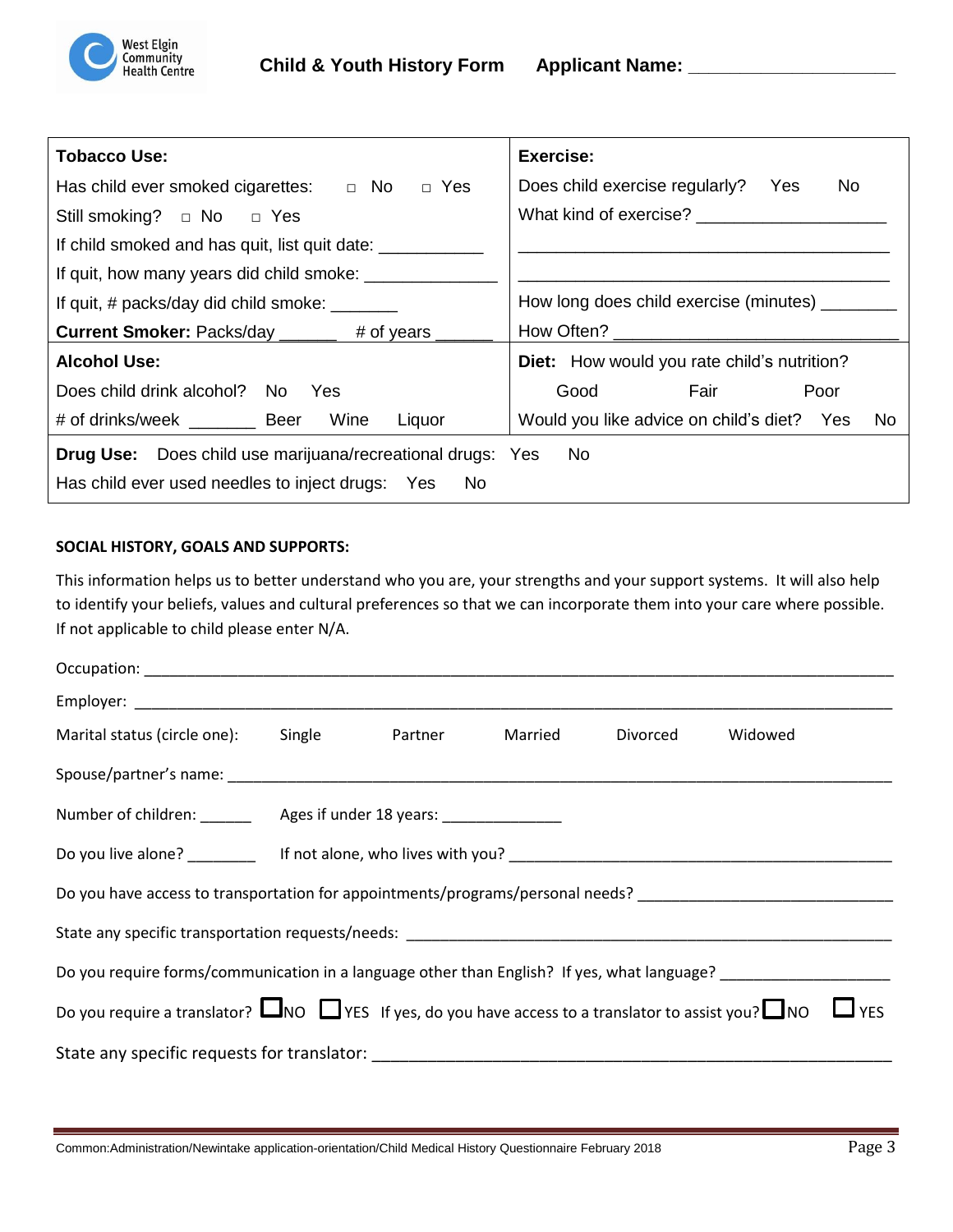

| Community<br><b>Health Centre</b> | Child & Youth History Form Applicant Name: _____________________                                                    |
|-----------------------------------|---------------------------------------------------------------------------------------------------------------------|
| them into your child's care:      | Please identify any cultural/religious preferences/needs that you would like us to know about so we can incorporate |
|                                   | Please list any specific goals you would like to work on with your child's care team?                               |
|                                   | Do you have access to sufficient funds/benefits/financial aid to cover costs of meds etc.? NO $\Box$ YES            |
|                                   |                                                                                                                     |

| Are you receiving ODSP/Ontario Works or other form of financial support to assist you? | $\Box$ NO | $\blacksquare$ YES |
|----------------------------------------------------------------------------------------|-----------|--------------------|
| Please list:                                                                           |           |                    |

## **OTHER SUPPORTS:**

Is the child involved with any other specialist/service/CAS/counselor? State name/why seeing/when last seen

| <b>WHY</b><br><u> 1989 - Johann John Stein, mars an deus Frankryk († 1958)</u> |  |
|--------------------------------------------------------------------------------|--|

Please identify any cultural/religious preferences/needs that you would like us to know about so we can incorporate them into your care:

\_\_\_\_\_\_\_\_\_\_\_\_\_\_\_\_\_\_\_\_\_\_\_\_\_\_\_\_\_\_\_\_\_\_\_\_\_\_\_\_\_\_\_\_\_\_\_\_\_\_\_\_\_\_\_\_\_\_\_\_\_\_\_\_\_\_\_\_\_\_\_\_\_\_\_\_\_\_\_\_\_\_\_\_\_\_\_\_\_\_ \_\_\_\_\_\_\_\_\_\_\_\_\_\_\_\_\_\_\_\_\_\_\_\_\_\_\_\_\_\_\_\_\_\_\_\_\_\_\_\_\_\_\_\_\_\_\_\_\_\_\_\_\_\_\_\_\_\_\_\_\_\_\_\_\_\_\_\_\_\_\_\_\_\_\_\_\_\_\_\_\_\_\_\_\_\_\_\_\_\_ \_\_\_\_\_\_\_\_\_\_\_\_\_\_\_\_\_\_\_\_\_\_\_\_\_\_\_\_\_\_\_\_\_\_\_\_\_\_\_\_\_\_\_\_\_\_\_\_\_\_\_\_\_\_\_\_\_\_\_\_\_\_\_\_\_\_\_\_\_\_\_\_\_\_\_\_\_\_\_\_\_\_\_\_\_\_\_\_\_\_